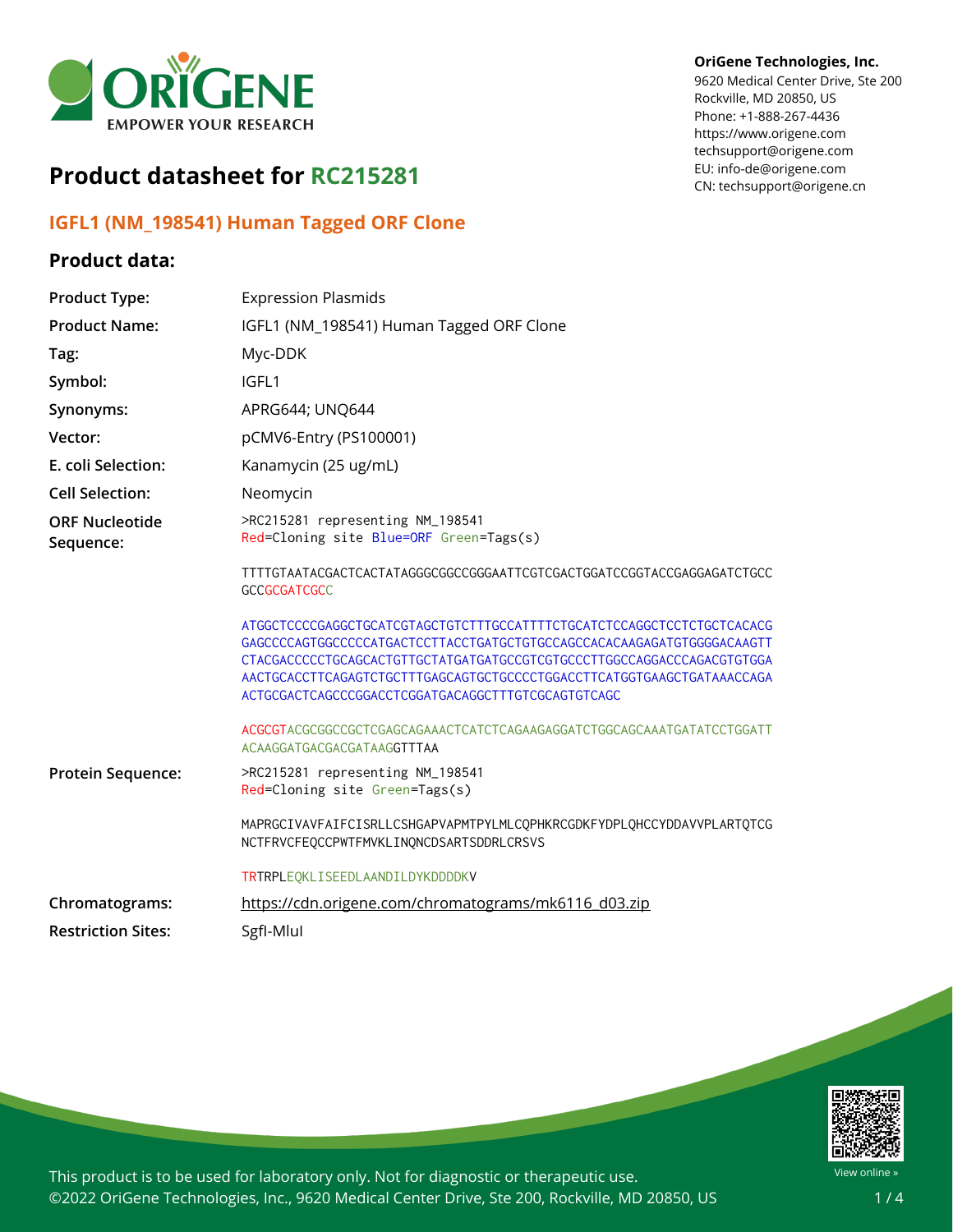

#### **Cloning Scheme:**



\* The last codon before the Stop codon of the ORF

### **Plasmid Map:**



| ACCN:            |  |
|------------------|--|
| <b>ORF Size:</b> |  |

## **ACCN:** NM\_198541

### **ORF Size:** 330 bp

**OTI Disclaimer:** The molecular sequence of this clone aligns with the gene accession number as a point of reference only. However, individual transcript sequences of the same gene can differ through naturally occurring variations (e.g. polymorphisms), each with its own valid existence. This clone is substantially in agreement with the reference, but a complete review of all prevailing variants is recommended prior to use. [More](https://www.ncbi.nlm.nih.gov/books/NBK174586/) info

This product is to be used for laboratory only. Not for diagnostic or therapeutic use. ©2022 OriGene Technologies, Inc., 9620 Medical Center Drive, Ste 200, Rockville, MD 20850, US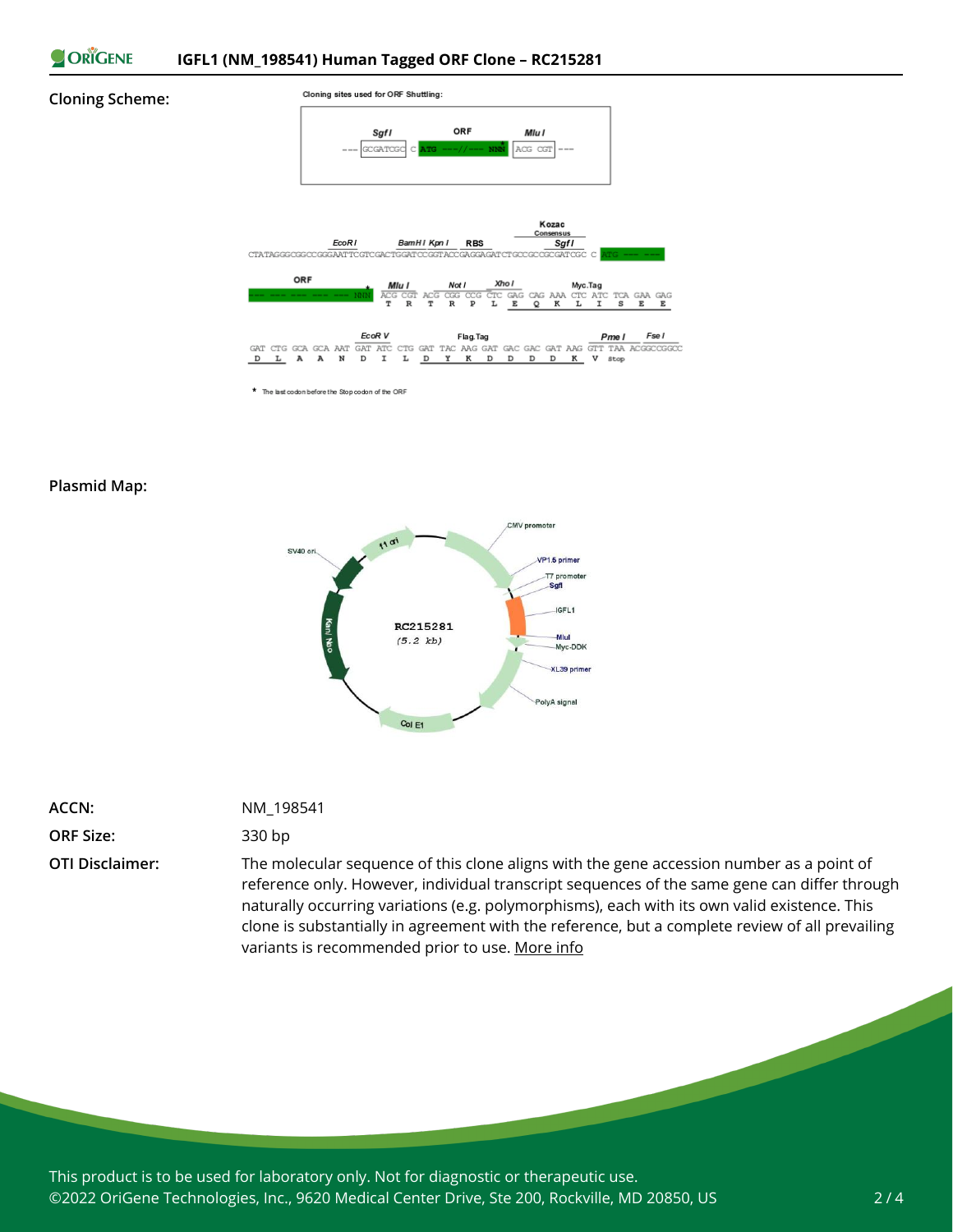| ORIGENE                       | IGFL1 (NM_198541) Human Tagged ORF Clone - RC215281                                                                                                                                                                                                                                                                                                                                                                                                 |
|-------------------------------|-----------------------------------------------------------------------------------------------------------------------------------------------------------------------------------------------------------------------------------------------------------------------------------------------------------------------------------------------------------------------------------------------------------------------------------------------------|
| <b>OTI Annotation:</b>        | This clone was engineered to express the complete ORF with an expression tag. Expression<br>varies depending on the nature of the gene.                                                                                                                                                                                                                                                                                                             |
| Components:                   | The ORF clone is ion-exchange column purified and shipped in a 2D barcoded Matrix tube<br>containing 10ug of transfection-ready, dried plasmid DNA (reconstitute with 100 ul of water).                                                                                                                                                                                                                                                             |
| <b>Reconstitution Method:</b> | 1. Centrifuge at 5,000xg for 5min.<br>2. Carefully open the tube and add 100ul of sterile water to dissolve the DNA.<br>3. Close the tube and incubate for 10 minutes at room temperature.<br>4. Briefly vortex the tube and then do a quick spin (less than 5000xg) to concentrate the liquid<br>at the bottom.<br>5. Store the suspended plasmid at -20°C. The DNA is stable for at least one year from date of<br>shipping when stored at -20°C. |
| RefSeq:                       | NM 198541.2                                                                                                                                                                                                                                                                                                                                                                                                                                         |
| <b>RefSeq Size:</b>           | 771 bp                                                                                                                                                                                                                                                                                                                                                                                                                                              |
| <b>RefSeq ORF:</b>            | 333 bp                                                                                                                                                                                                                                                                                                                                                                                                                                              |
| Locus ID:                     | 374918                                                                                                                                                                                                                                                                                                                                                                                                                                              |
| <b>UniProt ID:</b>            | Q6UW32                                                                                                                                                                                                                                                                                                                                                                                                                                              |
| <b>Cytogenetics:</b>          | 19q13.32                                                                                                                                                                                                                                                                                                                                                                                                                                            |
| <b>Protein Families:</b>      | Secreted Protein, Transmembrane                                                                                                                                                                                                                                                                                                                                                                                                                     |
| MW:                           | 12.2 kDa                                                                                                                                                                                                                                                                                                                                                                                                                                            |
| <b>Gene Summary:</b>          | The protein encoded by this gene is a member of the insulin-like growth factor family of<br>signaling molecules. The encoded protein is synthesized as a precursor protein and is<br>proteolytically cleaved to form a secreted mature peptide. The mature peptide binds to a                                                                                                                                                                       |

gene may be linked to psoriasis. [provided by RefSeq, Aug 2016]

receptor, which in mouse was found on the cell surface of T cells. Increased expression of this

## **Product images:**



Western blot validation of overexpression lysate (Cat# [LY403685]) using anti-DDK antibody (Cat# [TA50011-100]). Left: Cell lysates from untransfected HEK293T cells; Right: Cell lysates from HEK293T cells transfected with RC215281 using transfection reagent MegaTran 2.0 (Cat# [TT210002]).

This product is to be used for laboratory only. Not for diagnostic or therapeutic use. ©2022 OriGene Technologies, Inc., 9620 Medical Center Drive, Ste 200, Rockville, MD 20850, US